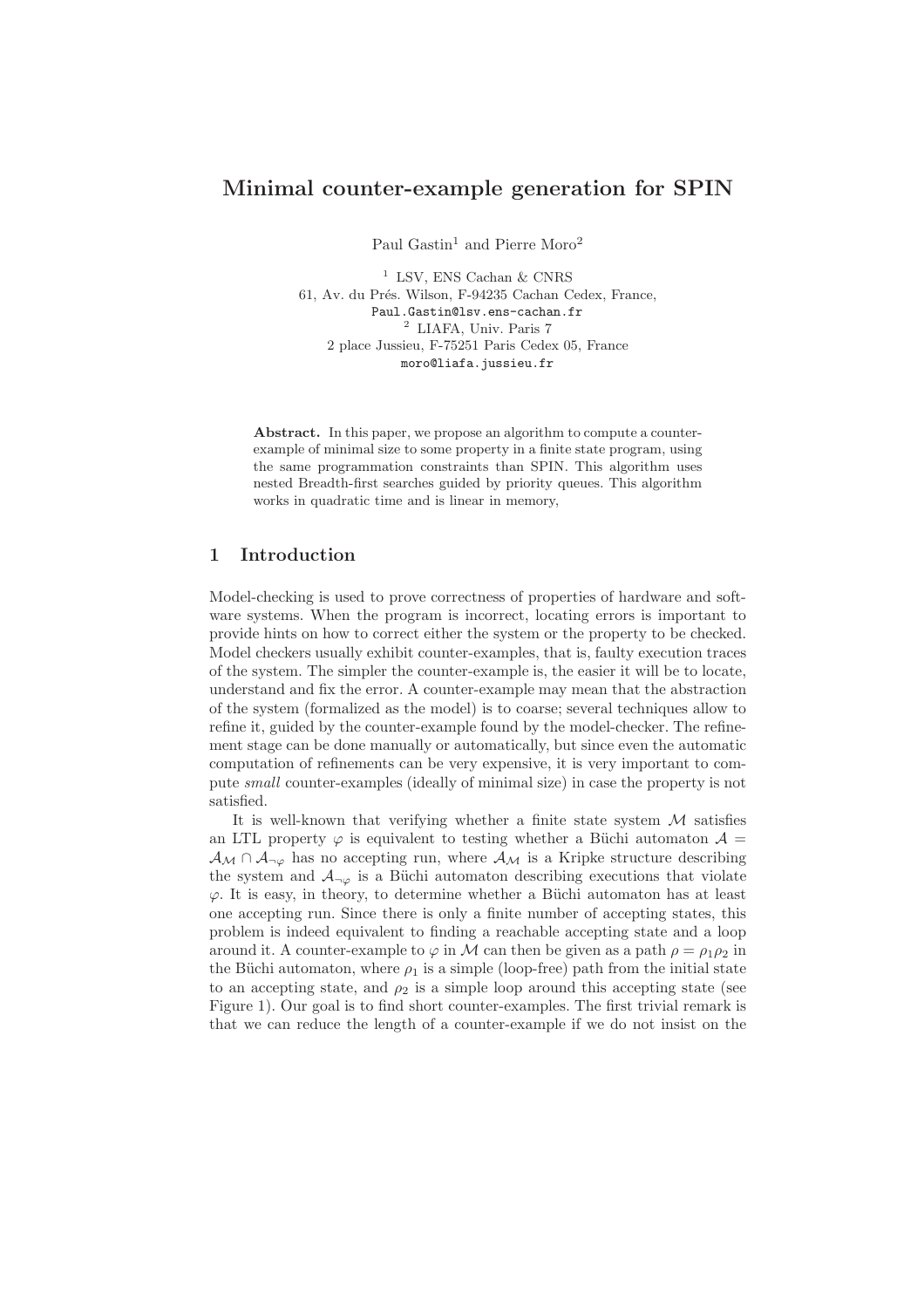

Fig. 1. An accepting path in a Büchi automaton



Fig. 2. An accepting path in a Büchi automaton

fact that the loop starts from an accepting state. Hence, we consider counterexamples of the form  $\rho = \rho_1 \rho_2 \rho_3$  where  $\rho_1 \rho_2$  is a path from the initial state to an accepting state, and  $\rho_2 \rho_3$  is a simple loop (see Figure 2).

A minimal counter-example can then be defined as a path of this form, such that the length of  $\rho$  is minimal.

A minimal counter-example can of course be computed in polynomial time using minimal paths algorithms based on breadth first searchs (BFS). Since the model of the system frequently comes from several components working concurrently, the resulting Büchi automaton to be checked for emptiness may be huge. Therefore, memory is a *critical resource* and, for instance, we cannot afford to store the minimal distances between all pairs of states. Actually, even linear space may be a problem if the constant is too high. In tools like SPIN, only one integer and a few bits per state are stored for the computation of a "small" counter-example (it is well-known that SPIN does not compute a minimal counter-example). The aim of this paper is to give a polynomial time algorithm for computing a minimal counter-example using no more memory than SPIN does.

There exists several algorithms [CVWY91,HPY96,GMZ04,SE05] to check a Büchi automaton for emptiness and to construct a counter-example when the language is nonempty. All these algorithms use nested depth first search (DFS) and therefore they cannot be easily adapted to compute a minimal counterexample. It is also possible to use Tarjan like algorithms to find a counterexample, see e.g., [VG03].

In [GMZ04], an algorithm computing a minimal counter-example is presented. As far as the memory is concerned, this algorithm is as efficient as SPIN. However, it is still based on DFSs and its time complexity is exponential.

Our contribution is the following:

- We propose a polynomial time algorithm to compute a counter-example of minimal size. This algorithm does not use more memory than SPIN does with option  $-i$  when trying to reduce the size of counter-examples.
- We improve this algorithm with several optimizations.

One can notice that the problem of finding the smallest counter-example, given an LTL property and a finite system, is an NP-complete problem [KSF06].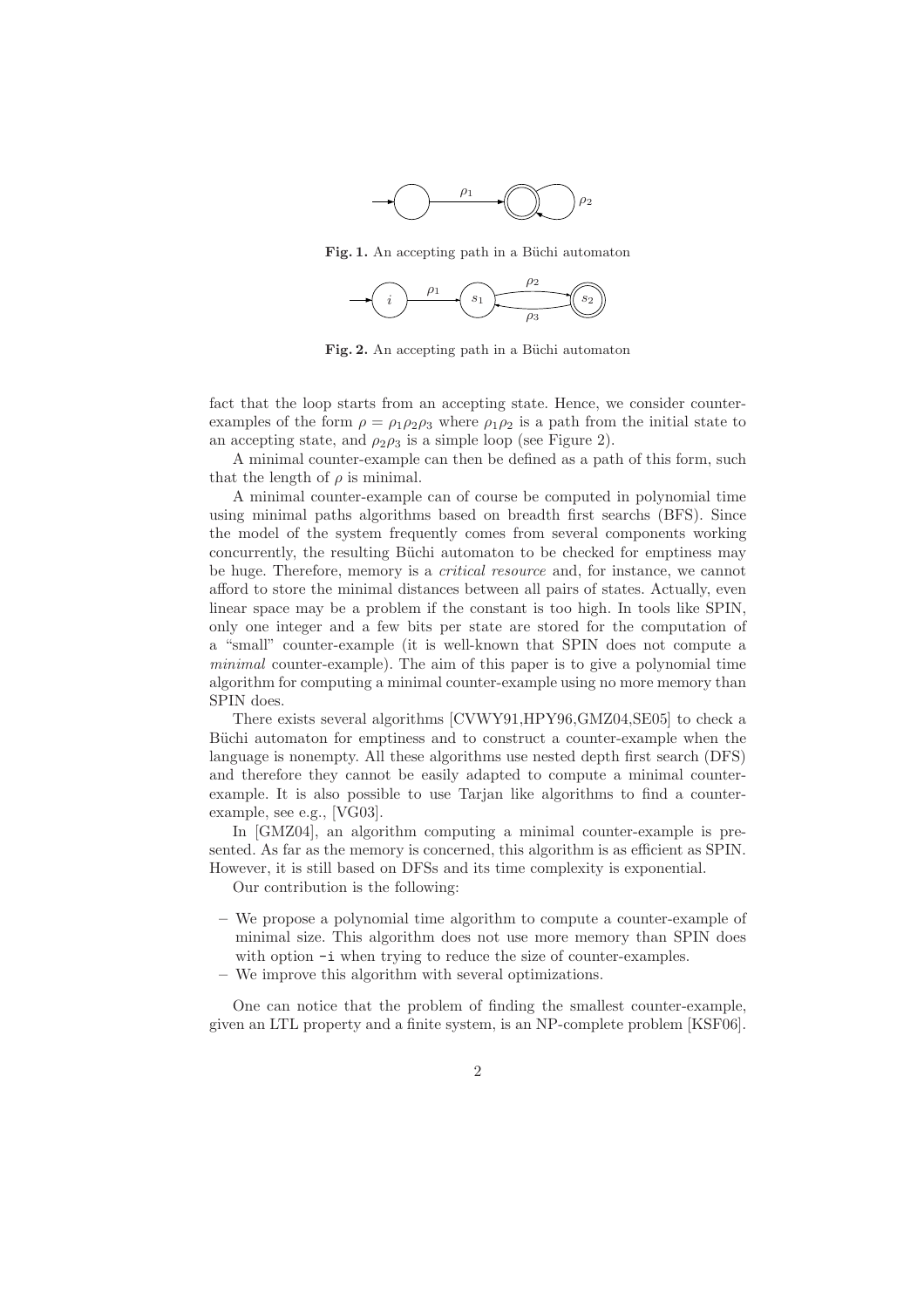However, we only focus in this paper on the probleme of finding a minimal accepting path in a Büchi automaton representing the product of the model and the negation of the property to be checked.

The paper is organized as follows. We first recall some notations and the development context in the Section 2. Then we present in Section 3 an algorithm that computes a minimal counter-example, and proove its correctness. We also present an algorithm to recover the trace of a counter-example when only the states  $s_1$  and  $s_2$  are known (see Figure 2). This is needed when using bit-state hashing techniques. In Section 4, we propose several optimizations in order to obtain a more efficient algorithm. We finally conclude.

# 2 Context and notations

Let  $\mathcal{A} = (S, E, i, F)$  be a Büchi automaton where S is a finite set of states,  $E \subseteq S \times S$  is the transition relation,  $i \in S$  is the initial state and  $F \subseteq S$  is the set of accepting states. Usually transitions are labeled with actions but since these labels are irrelevant for the emptiness problem, they are ignored in this paper. In pictures, the initial state is marked with an ingoing edge and accepting states are doubly circled.

Recall that a path in an automaton is a sequence of states  $s_1s_2\cdots s_k$  such that for all  $i = 1, \ldots, k - 1$  there is a transition from  $s_i$  to  $s_{i+1}$ . We denote by  $d(r, s)$  the *distance* between r and s, that is the length of a minimal path from r to s. Note that  $d(r, s) = 0$  if  $r = s$  and  $d(r, s) = \infty$  if s is not reachable from r. A loop is a path  $s_1s_2\cdots s_k$  with  $k>1$  and  $s_k=s_1$ . A path  $s_1s_2\cdots s_k$  is simple if  $s_i \neq s_j$  for all  $i \neq j$ . A loop  $s_1s_2 \cdots s_k$  is a cycle if  $s_1s_2 \cdots s_{k-1}$  is a simple path. A loop (resp. a cycle) is accepting if it contains an accepting state. Finally, an accepting path is of the form  $\gamma = i \cdots s_k \cdots s_{k+\ell}$  where  $i \cdots s_{k+\ell-1}$  is a simple path and  $s_k \cdots s_{k+\ell}$  is an accepting cycle. We call  $i \cdots s_k$  the head of  $\gamma$ . Note that an accepting path starts in the initial state. We also call counter-example an accepting path.

### 2.1 development context

When checking for emptiness a Büchi automaton that arises from a model and the negation of an LTL formula, we often run out of memory. Hence, it is crucial to use as little memory as possible. This is why SPIN only use one integer and a few bits per state when reducing the size of a counter-example. Our aim is to use no more memory than SPIN does. Since we want to compute shortest paths we will use BFS and store some distances. The memory constraint implies that only one distance per state can be stored at any given time of the algorithm.

# 3 An algorithm to find the smallest counter-example

We will describe an algorithm to compute a minimal counter-example. We do not include any optimization in this section. Section 4 will describe the improvements yielding an efficient algorithm that can be implemented.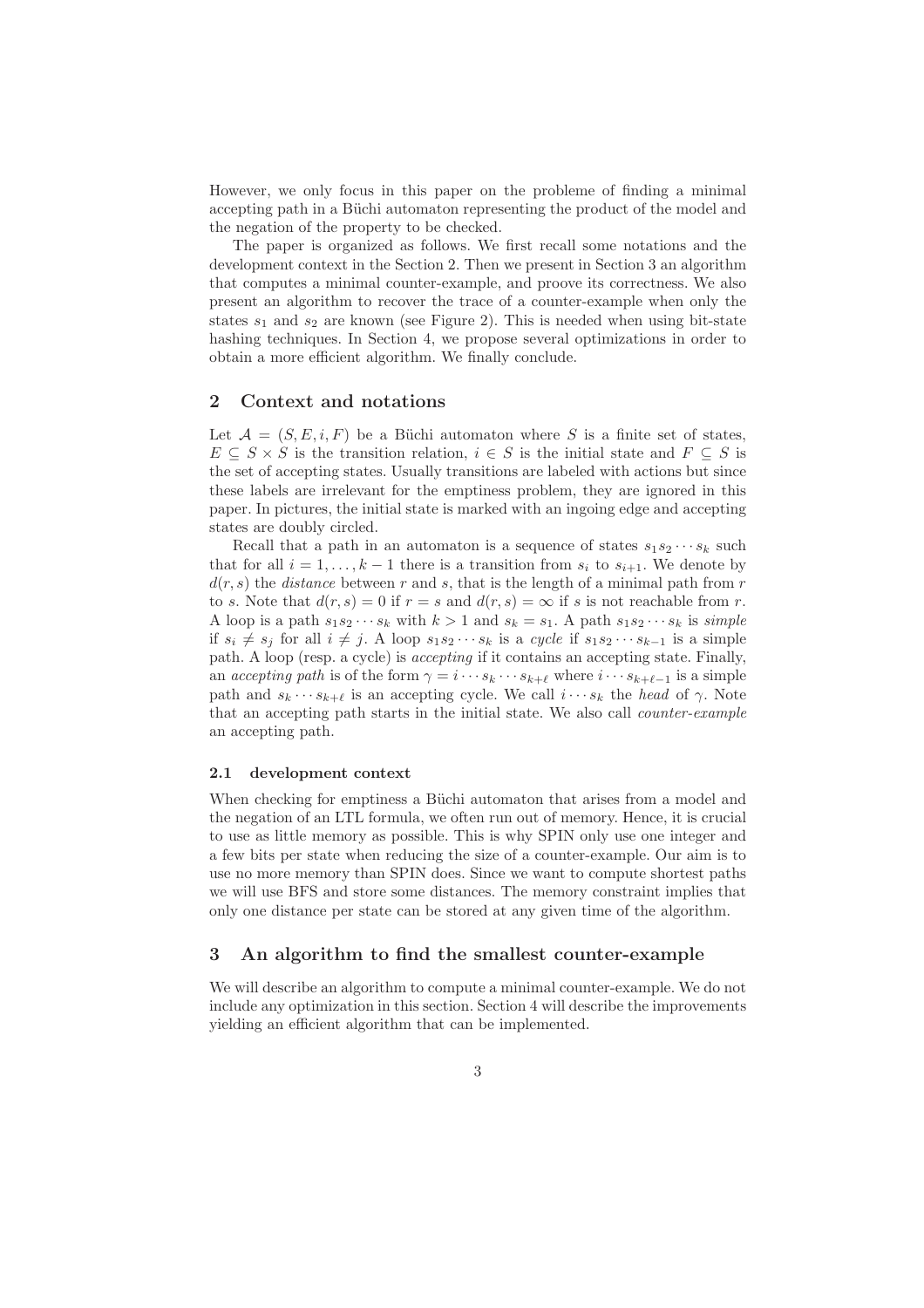Algorithm 1 An algorithm to generate a shortest path from  $r$  to  $r'$ 

```
void BFS_trace (State r, State r')
1: Queue F;
2: F.enqueue(r,0); r.bfs_f1ag = true;3: while F \neq \emptyset do
4: (s,n) = F.dequeue();5: for all s' \in E(s) do
6: if \neg s'.bfs_flag then
7: F.enqueue(s', n+1); s.bfs_flag = true;
8: s.\text{depth} = n+1;9: end if
10: if s' == r' then
11: goto 15;
12: end if
13: end for
14: end while
15: DFS_trace(r, r');
void DFS_trace (State s, State r')
1: cp.push(s, s.depth);
2: if s == r' then
3: exit all recursive calls of DFS_trace
4: end if
5: for all s' \in E(s) do
6: if s'.depth == s.depth+1 then
7: DFS_trace(s',r');
8: end if
9: end for
10: cp.pop();
```
Actually, instead of computing directly a counter-example  $\rho_1 \rho_2 \rho_3$  as described in Figure 2, we will only compute the key-states  $s_1$  and  $s_2$  so that  $\rho_2$  is a path from  $s_1$  to  $s_2$ . The next section shows how the counter-example can be reconstructed from  $s_1$  and  $s_2$ .

## 3.1 Reconstructing the counter-example

Let  $\rho_1 \rho_2 \rho_3$  be a minimal counter-example (see Figure 2). Assume that only the states  $s_1$  and  $s_2$  that are at the beginning and the end of  $\rho_2$  are known. The problem is to reconstruct the counter-example.

If states are stored in an hash table as usual, one can recover the trace of the counter-example using BFS algorithms [CSRL01] that store each time a state is visited for the first time, a pointer to its father. It then suffices to apply this BFS from the initial state i to  $s_1$  to generate  $\rho_1$ , then to apply it from  $s_1$  to  $s_2$ to generate  $\rho_2$  and finally to apply it once more from  $s_2$  to  $s_1$  to generate  $\rho_3$ .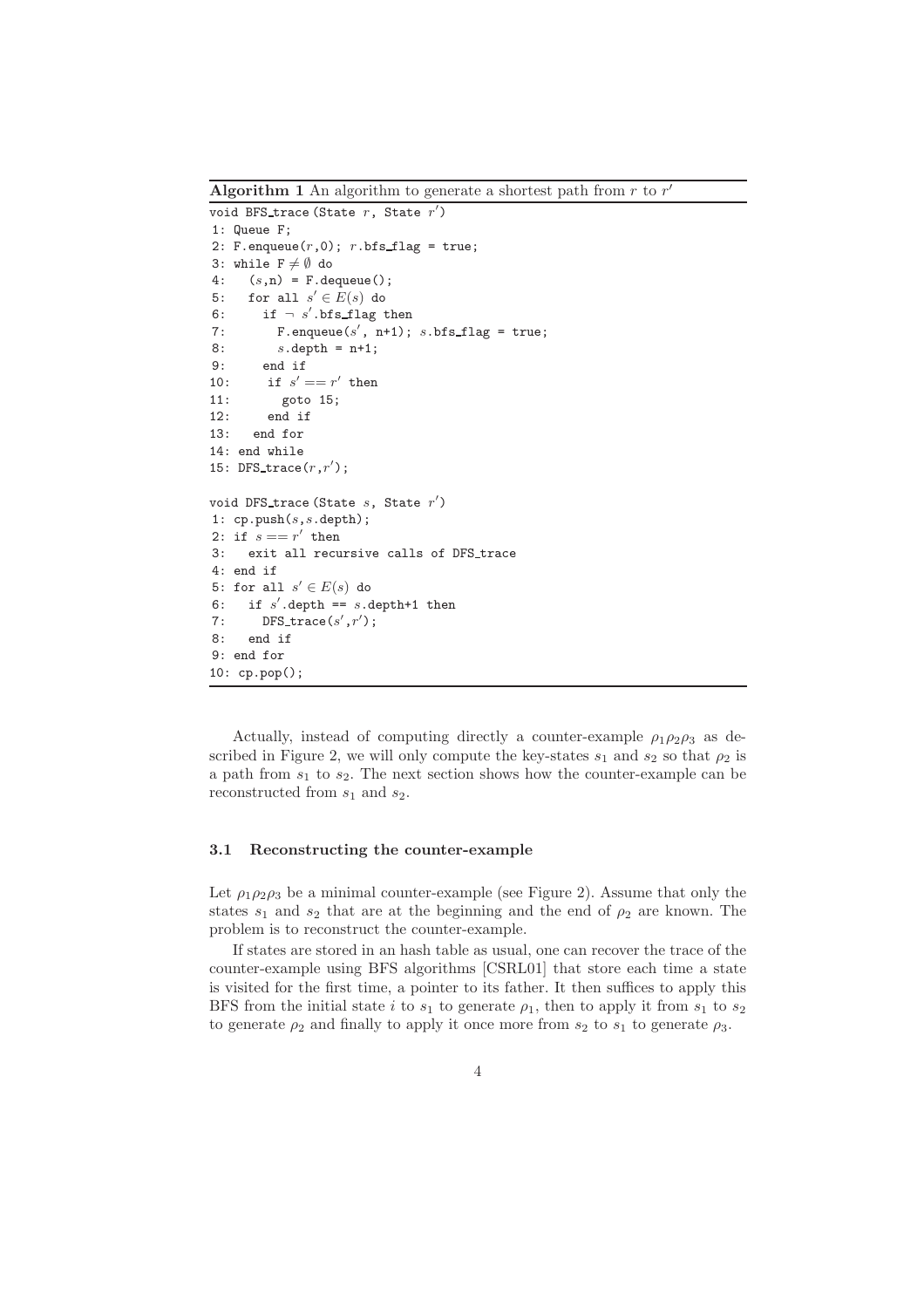Algorithm 2 A BFS to store distances from the initial state

```
Queue BFS_distance(State i)
1: Queue F, Accept;
2: F. enqueue(i, 0);
3: i.depth = 0; i.bfs_flag = true;
4: while (F \neq \emptyset) do
5: (s,n) = F. dequeue();
6: if (s \in F) then
7: Accept.enqueue(s);
8: end if
9: for all s' \in E(s) do
10: if \neg s'.\text{bfs\_flag then}11:\alpha'.depth = n+1;
12: F.enqueue(s', n+1);
13:\sin^2 .bfs_flag = true;
14: end if
15: end for
16: end while
17: return Accept;
```
But if one wants to use bit-state hashing techniques [Hol98,WL93], one cannot generate the trace using a backward pointer technique. Once a state is removed from the queue of the BFS, then somehow the state is lost.

We propose a simple algorithm to reconstruct the counter-example, when bit-state hashing techniques are used. Since we know states  $i$ ,  $s_1$  and  $s_2$  we only need to compute a shortest path between a pair  $(r, r')$  of states. We first use a BFS to store  $d(r, s)$  for each state visited until r' is reached. Then we use a DFS starting from r, that visits a successor  $s'$  of a state s iff its distance to r is  $d(r, s) + 1$ . This condition enforces the DFS to visit states in the order implied by their minimimal distance from  $r$ . Once  $r'$  is reached, the shortest path is stored in the DFS stack. The description is given in Algorithm 1.

# 3.2 Distances from the initial state

The first step is to compute with a BFS the distances beetween the initial state and each state. They correspond to the possible length of the path  $\rho_1$  of the counter-example (see Figure 2). Moreover, we also store in a queue called Accept, all the accepting states that are reachable from the initial state. See Algorithm 2.

#### 3.3 Another Breadth First search

Once Algorithm 2 has completed, we have stored in Accept, all reachables accepting states. We will now find the smallest counter-example going through one of these states, and we will repeat this operation for each accepting state. Note that, since we used a queue to store accepting states, we will start with the accepting state which is the closest to the initial state.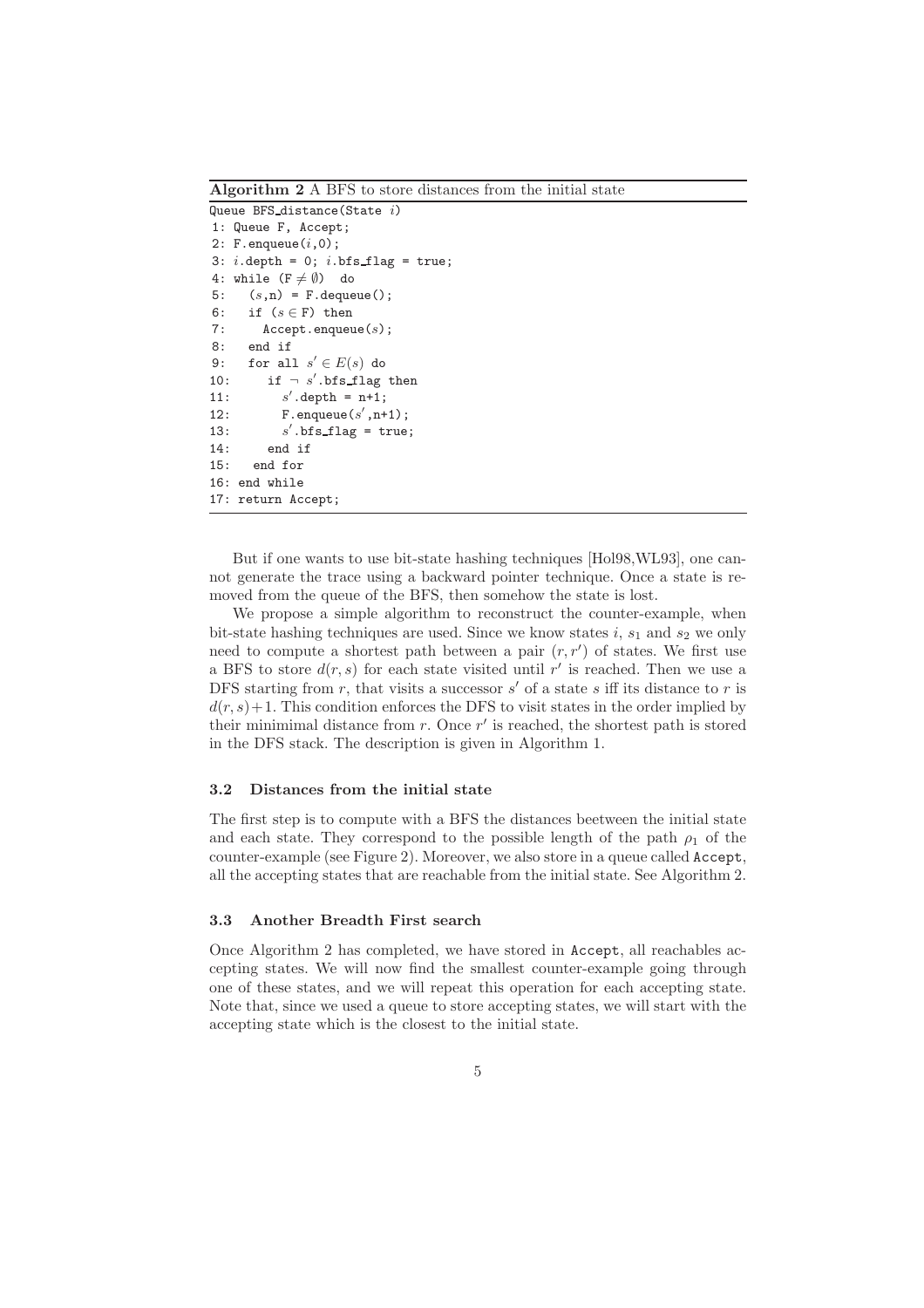Algorithm 3 A BFS to construct the priority queue

Priority Queue BFS\_PF(State r) 1: Queue F; Priority Queue PF; 2: F.enqueue $(r,0)$ ; r.bfs\_flag = true; 3: if  $r$ .depth  $\lt$  maxdepth then 4: PF.enqueue(r, r.depth); 5: end if 6: while  $F \neq \emptyset$  do 7:  $(s,n) = F$ . dequeue(); 8: for all  $s' \in E(s)$  do 9: if  $\neg s'$ .bfs\_flag then 10: F.enqueue $(s', n+1)$ ; s'.bfs\_flag = true; 11: if  $s'$  depth + n + 1 < maxdepth then 12: PF.enqueue(s', s'.depth + n + 1); 13: end if 14: end if 15: end for 16: end while 17: return PF;

We denote by  $\mathbf r$  the current accepting state we are working on. Algorithm 3 will fill a *priority queue* (see  $[\text{CSRL01}]^3$ ) with the set of states reachable from **r**. The priority that will be associated with a state s will be  $d(i, s) + d(r, s)$ , i.e.,  $|\rho_1|+|\rho_3|$  in the sense of the Figure 2. We already know  $d(i, s)$  from Algorithm 2. This information is stored as the s.depth. To fill the priority queue, we perform another BFS starting from  $r$  that visits all states reachable from  $r$ . We use a global variable maxdepth that contains the size of the smallest counter-example found so far  $(\infty$  if no counter-examples were already found).

Once Algorithm 3 has been performed, we have in the priority queue PF the states reachable from r ordered according to  $d(i, s) + d(r, s)$ . We will use this information to find the smallest counter-example passing through r.

#### Lemma 1.

1. For all  $(s, n) \in \text{PF}$ , we have  $n = d(i, s) + d(r, s) < \text{maxdepth}$ .

2. For all state s, if  $d(i, s) + d(r, s) <$  maxdepth then  $(s, d(i, s) + d(r, s)) \in \text{PF}$ .

*Proof.* (1) For each state, we have s.depth =  $d(i, s)$ . The property is clear when  $s = r$ . Now, when s' is inserted in PF at line 12, we have  $n + 1 = d(r, s')$  by classical properties of the BFS. Since this is guarded by the test in line 11, the result follows.

(2) If  $s = r$  then line 4 is executed and we get the result. Let now s' be such that  $d(i, s') + d(r, s') <$  maxdepth. Since  $d(r, s') <$  maxdepth we deduce that  $d(r, s') < \infty$  and s' is reachable from r. Hence s' will be considered and lines

<sup>&</sup>lt;sup>3</sup> There are different implementations for a priority queue (binary heap, binomial heap, Fibonacci heap). They all give the same (theoretical) complexity for our purpose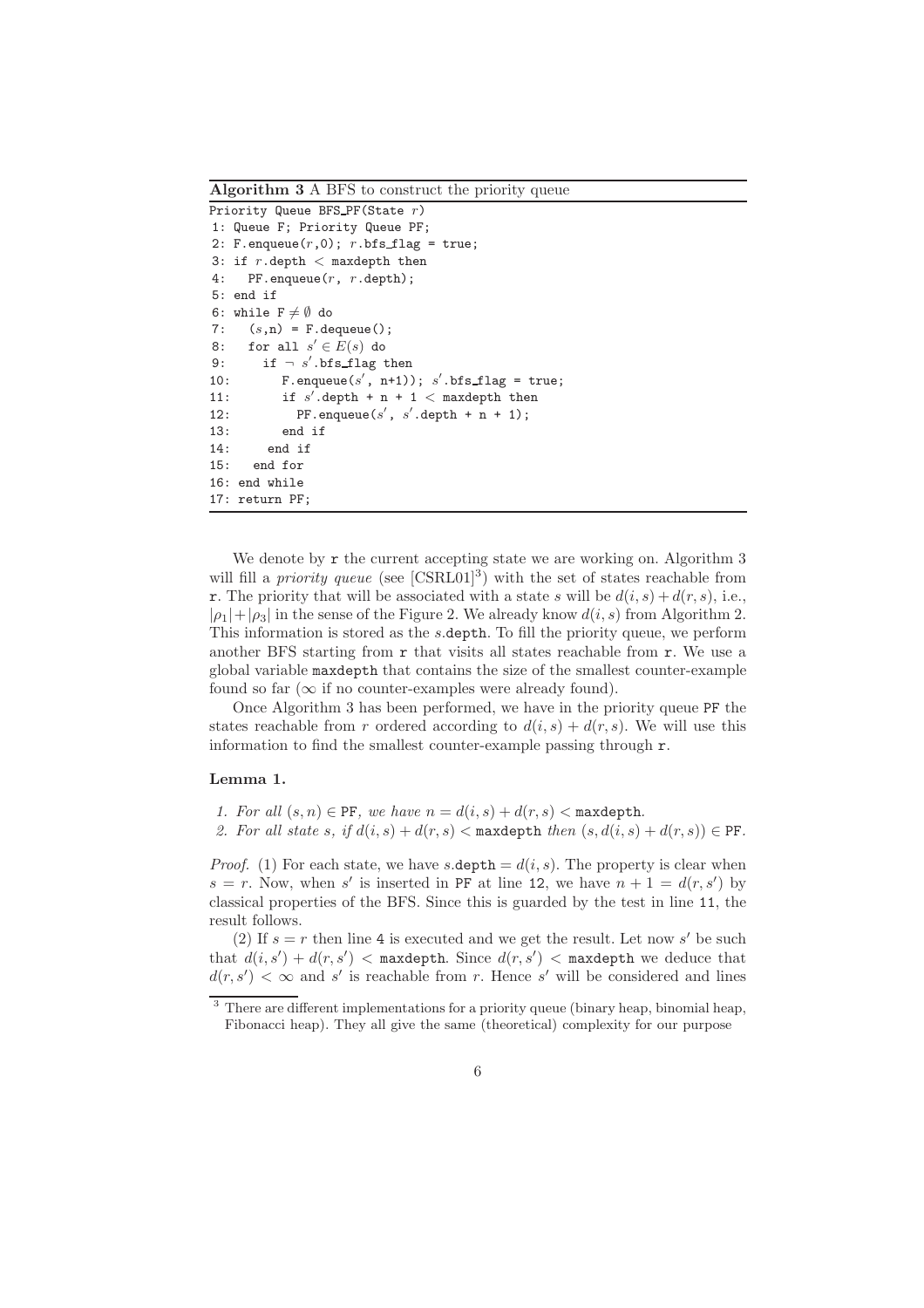

Fig. 3.

11-13 will be executed with s'. Since s' depth =  $d(i, s')$  and  $n + 1 = d(r, s')$  we deduce from the hypothesis that  $(s', d(i, s') + d(r, s'))$  is inserted in PF. □

# 3.4 BFS guided by a priority queue

Algorithm 4 finds the smallest counter-example whose loop goes through a specified repeated state r. Again, our search is limited by maxdepth but we omit this optimization from our intuitive descritption. After Algorithm 3 we have in the priority queue PF all pairs  $(s, n)$  with  $n = d(i, s) + d(r, s)$  (Lemma 1). The aim is to find a state s such that  $d(i, s) + d(r, s) + d^+(s, r)$  is minimal (here  $d^+(s,r)$  denote the length of a shortest *nonempty* path from s to r). Note that the corresponding counter-example can then be reconstructed using Algorithm 1.

The idea is to use simultaneous (interleaved) BFSs. We begin with a BFS starting from some state s with  $d(i, s) + d(r, s)$  minimal. Assume we have reached a state t (see Figure 3). If  $d(i, s) + d(r, s) + d(s, t)$  is smaller than the minimal priority in PF then we continue the BFS from state  $t$ . If, on the other hand, there is some state s' with  $d(i, s') + d(r, s') < d(i, s) + d(r, s) + d(s, t)$  then we start a new BFS from state  $s'$  instead. We use a single queue G for all the interleaved BFSs. In this queue, we store pairs  $(s, t)$  since, when we eventually reach r, we need to know from which state s we started with.

The algorithm proceeds in rounds (separated by  $\#$  in the queue G). In the initialization phase, we put in G all pairs  $(s, s)$  with  $n = d(i, s) + d(r, s)$  minimal. Then we consider all successors  $t'$  of states  $t$  such that  $(s, t)$  is in G for some s. The "rank" of these states  $t'$  is  $n+1$  and we add  $(s, t')$  to G for the next round if  $t'$  has not yet been reached. We also add for the next round the pairs  $(s, s)$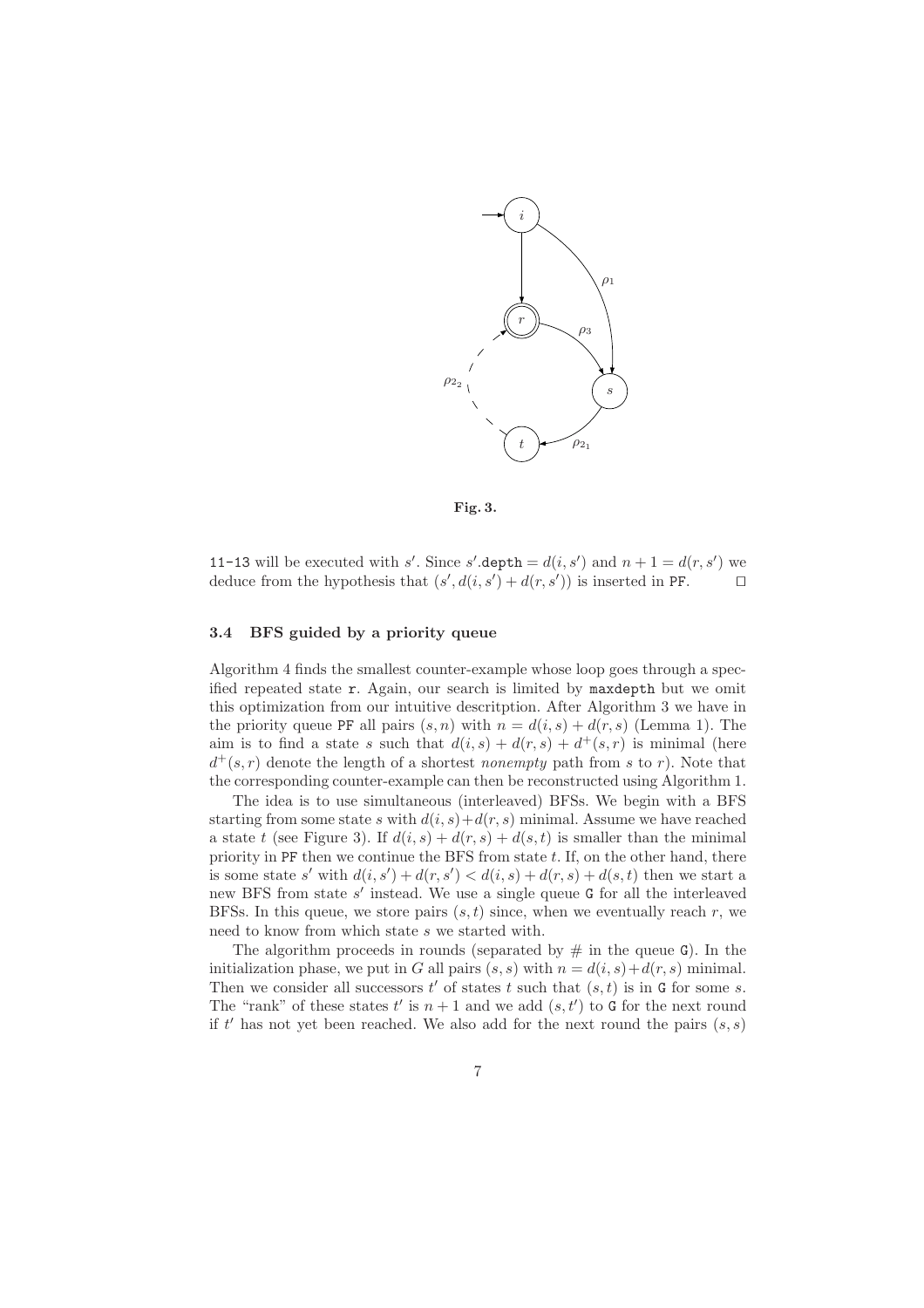Algorithm 4 Algorithm for finding the smallest counter-example (State,State,int) Prio min(State r, Priority Queue PF) 1: Queue G; 2: n = PF.PrioMin(); 3: while (PF  $\neq$   $\emptyset$  or  $G \neq \emptyset$ ) and (n + 1 < maxdepth) do 4: /\* Put in G pairs (s,s) such that s is in PF with priority n, without being marked.\*/ 5: while (PF.min() == n) do 6:  $(s,m) = PF<sup>ta</sup> (s,m) = p. extract_min();$ 7: if  $\neg$  s.marked then 8: G.enqueue(s,s); 9: s.marked = true; 10: end if 11: end while 12:  $G.\nequivue(\#);$ 13: while G.head()  $\neq$  # do 14:  $(s,t) = G$ . dequeue(); 15: for all  $t' \in E(t)$  do 16: if  $t' = r$  then 17: return (s,n+1); 18: else if  $\neg$  t'.marked then 19: G.enqueue(s,t');  $20:$   $t'$ .marked =  $true;$ 21: end if 22: end for 23: end while 24: G.dequeue(); /\* symbol # \*/ 25: n++; 26: end while 27: return (r,∞);

such that  $(s, n + 1)$  is in PF. When we reach state r we have found our smallest counter-example whose loop goes through r.

**Lemma 2.** Invariant for Algorithm 4: there is exactly one  $\#$  in G between lines 13-23 and there is no  $\#$  in G outside lines 12-24.

*Proof.* At the beginning of the algorithm, G is empty. We insert a  $\#$  in the queue at line 12 and no  $\#$  is inserted or deleted between lines 13-23. Hence, the  $\#$ inserted at line 12 is poped at line 24. The result follows. ⊓⊔

The invariants for the loops of Algorithm 4 are given by the following table

Invariants for loop  $3$  :  $(1, 2, 3, 4)$ Invariants for loop  $5$  :  $(1, 2, 3, 4)$ Invariants for loop 13 : (2, 3, 5, 6, 7)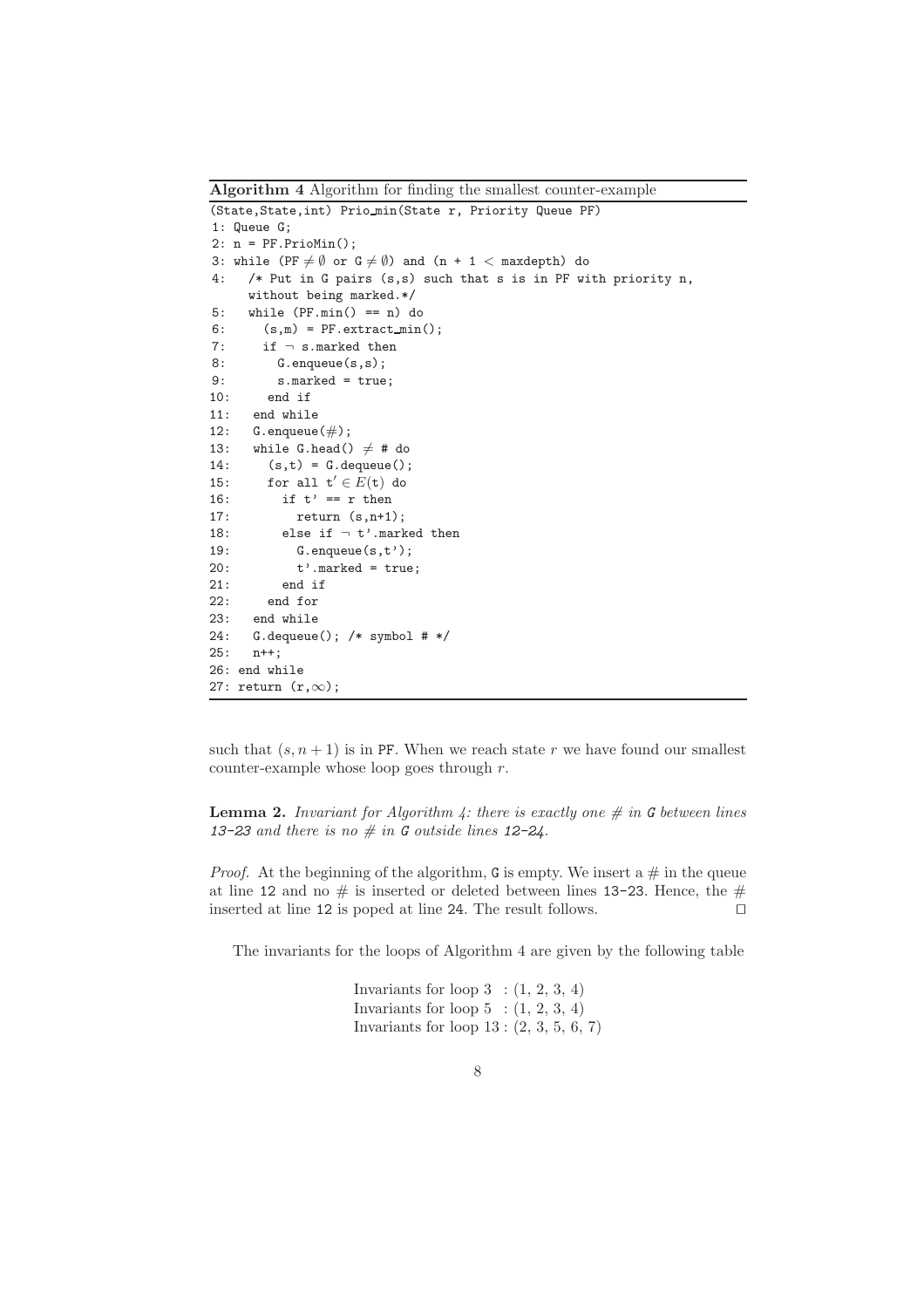where

$$
\forall s \qquad d(i,s) + d(r,s) + d^+(s,r) > n \tag{1}
$$

$$
\forall t \qquad t \text{ is marked} \lor (t, n) \in \text{PF} \lor \forall s, d(i, s) + d(r, s) + d(s, t) > n \qquad (2)
$$

$$
\forall s, t \qquad (s, t) \in G \Longrightarrow t \text{ is marked}
$$
 (3)

- $\forall s, t \qquad (s, t) \in G \Longrightarrow d(i, s) + d(r, s) + d(s, t) = n$  (4)
- $\forall s, t \quad (s, t) \in G$  before  $\# \Longrightarrow d(i, s) + d(r, s) + d(s, t) = n$  (5)
- $\forall s, t \quad (s, t) \in G \text{ after } \# \Longrightarrow d(i, s) + d(r, s) + d(s, t) = n + 1$  (6)

$$
PF.PrioMin() > n \tag{7}
$$

**Loop 3.** We first show that  $(1, 2, 3, 4)$  hold initially for loop 3, i.e., after line 2:

- (1) Since PF.PrioMin() = n, we deduce from Lemma 1 that  $d(i, s) + d(r, s) \geq n$ for all s. The result follows since  $d^+(s, r) > 0$ .
- (2) Assume that  $d(i, s) + d(r, s) + d(s, t) \leq n$  for some s. Since PF.PrioMin() = n, we deduce using Lemma 1 that  $d(i, s) + d(r, s) = n$  and  $d(s, t) = 0$ . Using Lemma 1 again we obtain  $(t, n) = (s, n) \in \text{PF}.$
- (3, 4) Holds trivially since G is empty.

**Loop 5.** Assuming that  $(1, 2, 3, 4)$  are invariants for loop 3, we obtain immediately that (1, 2, 3, 4) hold initially for loop 5. We show that they are preserved by the execution of lines (6-10):

- $(1)$  Clear since *n* is unchanged.
- (2) If t is marked or  $(t, n) \in \text{PF}$  before line 6 then the same holds after line 10. Moreover *n* is unchanged in this loop hence the third part of  $(2)$  is also invariant.
- (3) Clear since whenever a pair  $(s, s)$  is inserted in G at line 8 then s is marked at line 9 .
- (4) When a pair  $(s, s)$  is inserted in G at line 8 then we have  $d(i, s) + d(r, s) = n$ by Lemma 1.

Loop 13. First, note that (2) and (7) hold after line 11 and are invariants by lines  $(12-24)$ : PF and *n* remain unchanged in the body of loop 13 and once a state is marked, it remains so forever.

Also, (3) holds after line 11 and when a pair  $(s, t')$  is inserted in G at line 19 then  $t'$  is marked at the next line. Hence,  $(3)$  is preserved by the execution of lines (14-22).

Now, since (4) holds after line 11 then (5, 6) hold after line 12 (by Lemma 2 there are no  $\#$  in G except from lines (13-23) where there is exactly one  $\#$  in G). Equation (5) is clearly preserved by lines (14-22) since new pairs are inserted in G after  $#$ .

It remains to show that (6) is preserved by lines (14-22). Consider the pair  $(s, t')$  inserted in G at line 19. By (5) we have  $d(i, s) + d(r, s) + d(s, t) = n$ . Since  $t' \in E(t)$ , we get  $d(t, t') \leq 1$  and we deduce that  $d(i, s) + d(r, s) + d(s, t') \leq n + 1$ . Now, t' was not marked (line 18) and  $(t', n) \notin \text{PF}$  by (7). We deduce from (2)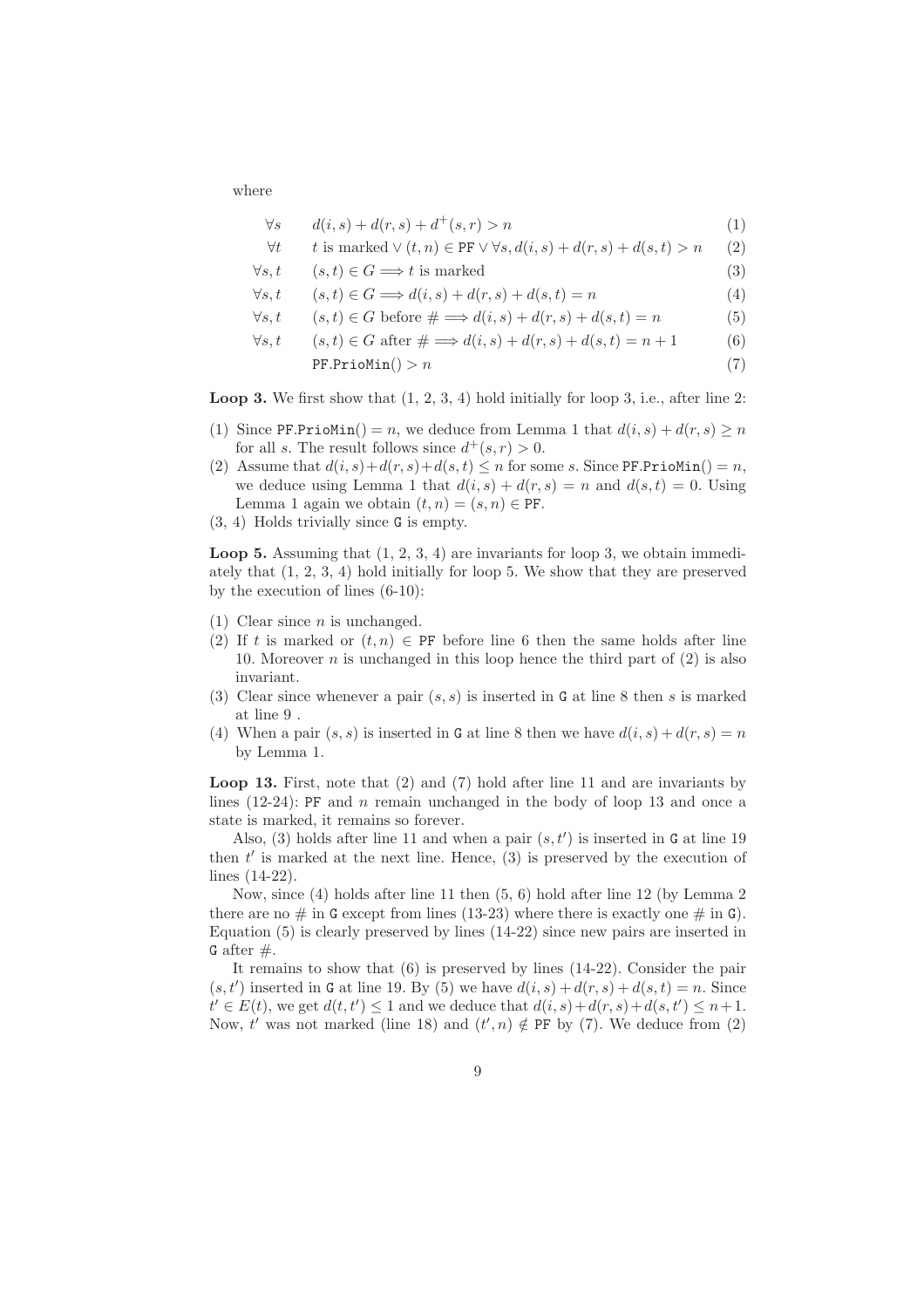that  $d(i, s) + d(r, s) + d(s, t') > n$ . Therefore,  $d(i, s) + d(r, s) + d(s, t') = n + 1$ and  $(6)$  still holds after the insertion of  $(s, t')$  in G.

**Loop 3 continued.** Finally, we have to show that  $(1, 2, 3, 4)$  still hold after line 25. We know that after line 23, the first element in G is  $\#$  and that  $(2, 3, 6)$ hold. We deduce immediately that  $(3, 4)$  hold after line 25.

We consider (1), so assume that  $d(i, s) + d(r, s) + d^+(s, r) = n + 1$  for some s. Let t be such that  $r \in E(t)$  and  $d^+(s,r) = d(s,t) + 1$ . Then, we deduce that  $d(i, s) + d(r, s) + d(s, t) = n$ . Now, after line 11 we have  $(t, n) \notin \text{PF}$  by (7). We deduce from (2) that t is marked. Let s' be such that  $(s', t) \in G$ . Since  $r \in E(t)$ we deduce that line 17 will be executed before the end of loop 13. Therefore, if line 24 is reached, this means that  $d(i, s) + d(r, s) + d^+(s, r) > n + 1$  for all s. We deduce that (1) still holds after line 25 (if reached).

It remains to show that (2) still holds after line 25. This is a direct consequence of the following:

*Claim.* Assume that after line 23 there are  $s, t'$  such that  $t'$  is not marked and  $d(i, s) + d(r, s) + d(s, t') \leq n + 1$ . Then,  $(t', n + 1) \in \text{PF}$ .

Let s, t' satisfy the hypotheses of the claim. By (7) we know that  $(t', n) \notin \text{PF}$ hence, by (2), we get  $d(i, s) + d(r, s) + d(s, t') > n$ . Therefore,  $d(i, s) + d(r, s) + d(r, s)$  $d(s,t') = n+1$ . We prove that  $t' = s$  by contradiction. So assume that  $t' \neq s$ . Then  $d(s, t') > 0$  and there exists t such that  $d(s, t') = d(s, t) + 1$  and  $t' \in E(t)$ . We obtain  $d(i, s) + d(r, s) + d(s, t) = n$ . We deduce that t was already marked before line 12 by  $(7, 2)$ . Therefore, there exists s' such that  $(s', t)$  has been inserted in G before line 12 (maybe in some previous execution of the body of loop 3). Therefore, after line 23, all successors of  $t$  have already been considered and must be marked. This is a contradiction with  $t' \in E(t)$  and  $t'$  is not marked. Therefore,  $t' = s$  and we have  $d(i, s) + d(r, s) = n + 1$ . Since  $n + 1 <$  maxdepth (test line 3), using Lemma 1 we obtain  $(t', n+1) = (s, n+1) \in \text{PF}$ , which proves the claim.

**Lemma 3.** Either  $d(i, s) + d(r, s) + d^+(s, r) \ge$  maxdepth for all state s and Algorithm 4 exits at line 27, or Algorithm 4 exits at line 17 with a pair  $(s, n+1)$ such that  $d(i, s) + d(r, s) + d^+(s, r) = n + 1$  < maxdepth and for all state s' we have  $d(i, s') + d(r, s') + d^+(s', r) > n$ .

*Proof.* Follows easily from the invariants, in particular (1) and (5). □

#### 3.5 Synthesis

We give now the complete algorithm which computes the smallest counterexample. This algorithm works in time  $\mathcal{O}(|E|\cdot|F|\cdot \log(|S|))$ , the factor  $\log(|S|)$  is due to the operations on the priority queue. The algorithm works in linear space. More precisely, for each state we store an integer (depth field) and a few bits (bfs flag or marked). The size of each queue is at most linear in the number of states.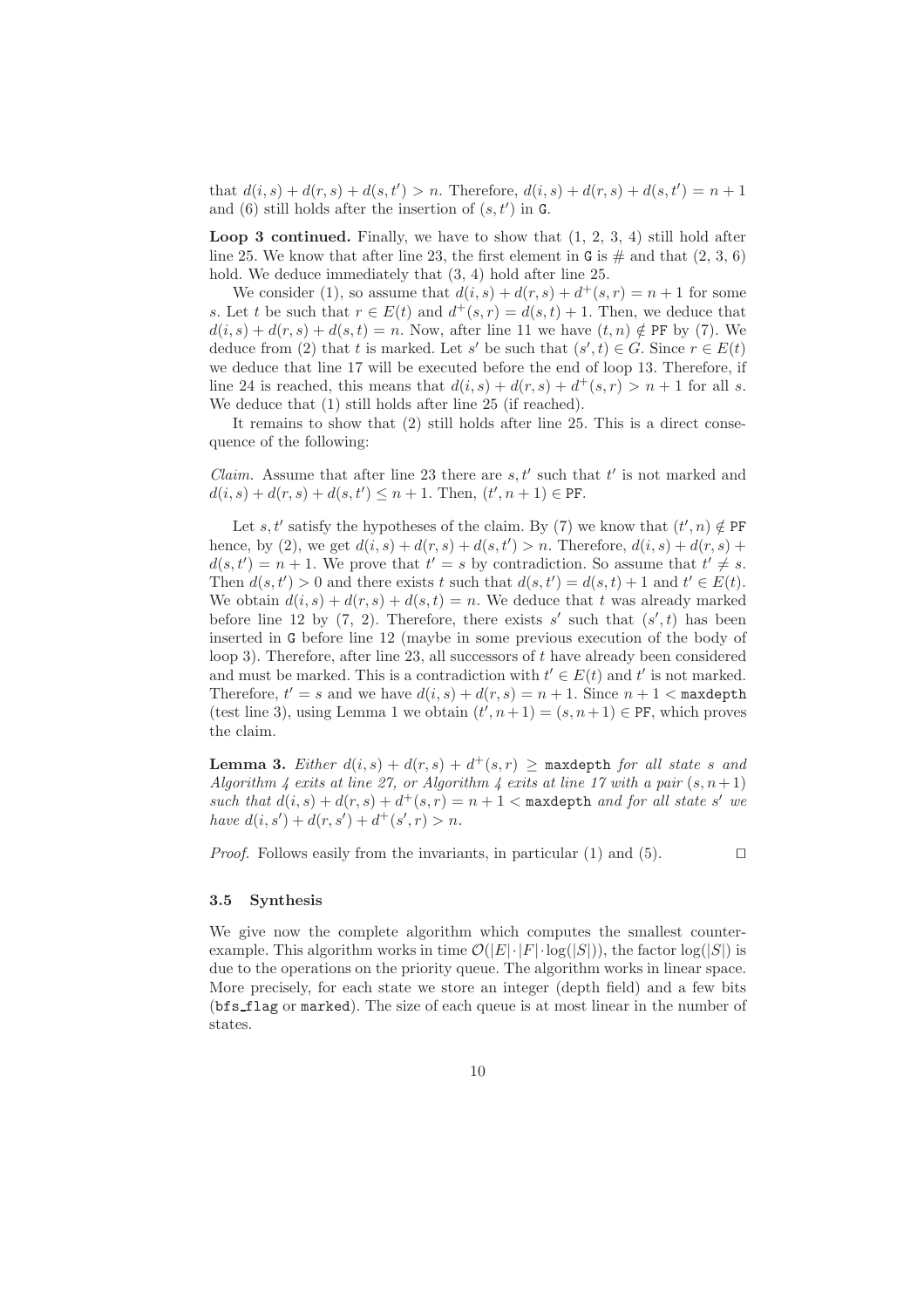Algorithm 5 The complete algorithm

```
Stack Minimal Counter-example (State i)
1: Accept = BFS\_distance(i);2: maxdepth = \infty;
3: while Accept \neq \emptyset do
4: State r = Accept.dequeue();
5: Priority Queue PF = BFS PF(r);
6: (s,n) = Prio min(r, PF)
7: if n < maxdepth then
8: s_1 = s; s_2 = r;9: maxdepth = n;
10: end if
11: end while
12: if maxdepth < \infty then
13: Stack cp;
14: BFS_trace(i,s<sub>1</sub>); BFS_trace(s<sub>1</sub>,s<sub>2</sub>); BFS_trace(s<sub>2</sub>,s<sub>1</sub>);
15: return cp;
16: end if
17: return ∅;
```
# 4 Improvements

The first improvment is to use, before calling Algorithm 5, a nested-DFS algorithm such as [CVWY91,HPY96,SE05,GMZ04], or a Tarjan-like algorithm [VG03]<sup>4</sup> . This allows to perform a linear time search to detect whether there exists some counter-example, and in this case it can also initialize maxdepth to the size of the counter-example found in order to speed-up Algorithm 5.

We can further improve the computation time by applying the following optimizations.

### Improving the initial value of maxdepth

For Algorithm 2, suppose that a counter-example has already been found and stored in a path called cp. Then, if you have used an algorithm like a nested-DFS, you know if a state is on the head of the counter-example (it will be blue (see  $[SE05, GMZ04]$  for more information on the blue flag<sup>5</sup>) and in the current stack). You will compute with Algorithm 2, the minimal distance beetween the initial state and all the states. So for each state that belongs to the head of the counter-example cp, one can compare its distance from the initial state inthe path cp, and its minimal distance. Then, if the latter is smaller, one can already update the maxdepth field at this point. These modifications are described in Algorithm 6, lines 4, 11 and 17-20.

<sup>&</sup>lt;sup>4</sup> In fact, a nested-DFS algorithm can also prevent revisiting some states, see the end of Algorithm 6

 $^5$  The blue color is described in these papers, but it is common to all the nested-DFS  $\,$ approaches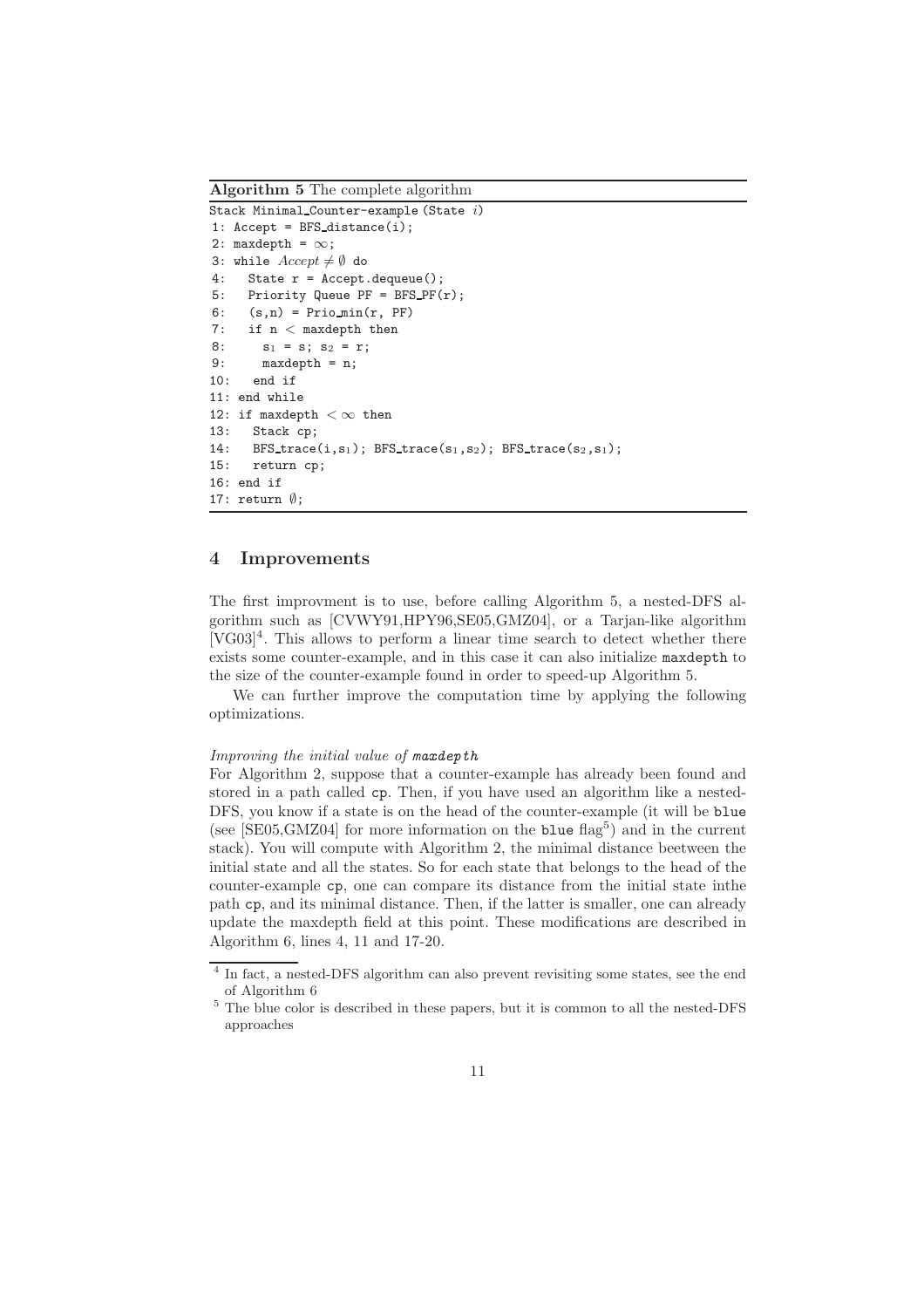Queue BFS\_distance(State  $i$ ) 1: Queue F, Accept; 2:  $F$ . enqueue $(i, 0)$ ; 3:  $i$ .depth = 0;  $i$ .bfs\_flag = true; 4: maxdepth =  $size(cp)$ ; n = 0; saved = 0 5: while  $(F \neq \emptyset) \wedge (n <$  maxdepth) do 6:  $(s,n) = F$ . dequeue(); 7: if  $(s \in F)$  then 8: Accept.enqueue(s); 9: end if 10: for all  $s' \in E(s)$  do 11: if  $s'$ .color  $!=$  black and  $\neg s'$ .bfs\_flag then  $12:$  $'$ .depth =  $n+1$ ; 13: F.enqueue $(s', n+1)$ ;  $14:$  $\dot{ }$ .bfs\_flag = true; 15: end if 16: end for 17: if s.color == blue and s.is\_in\_cp and depth $(s, cp) - n >$  saved then 18: saved = depth $(s, cp)$  - n; 19: maxdepth =  $size(cp)$  - saved; 20: end if 21: end while 22: return Accept;

Algorithm 6 A BFS to store distances from the initial state

## Looking for counter-example in Algorithm 3

If a successor of a state is also the current accepting state, then we have found a counter-example (and it has the form of Figure 1). Since we know its length we can update maxdepth (see lines 19-21 in Algorithm 7).

#### Limitate the state space in Algorithm 3

We can also add a condition in the body of the loop saying that we are looking for counter-examples for which the loop size is at most maxdepth (see lines 9-11 in Algorithm 7).

#### Call to Algorithm  $\frac{1}{4}$  iff a smaller counter-example may exist

There is also in Algorithm 7, a local boolean named loop, which records if there exists an accepting path into the limitated state space (limited by maxdepth). If this boolean loop is false at the end of the execution, then there are no useful loop passing through  $r$  and there is no need to continue the computation for this state (see lines 6, 18 and 25-29 in Algorithm 7).

#### Including only useful states in PF

Recall that we are looking for a state s for which  $d(i, s) + d(r, s) + d^+(s, r)$  is minimal. Algorithm 3 inserts in PF pairs  $(s, d(i, s) + d(r, s))$  which are then used by Algorithm 4 to find some state which minimizes the quantity above.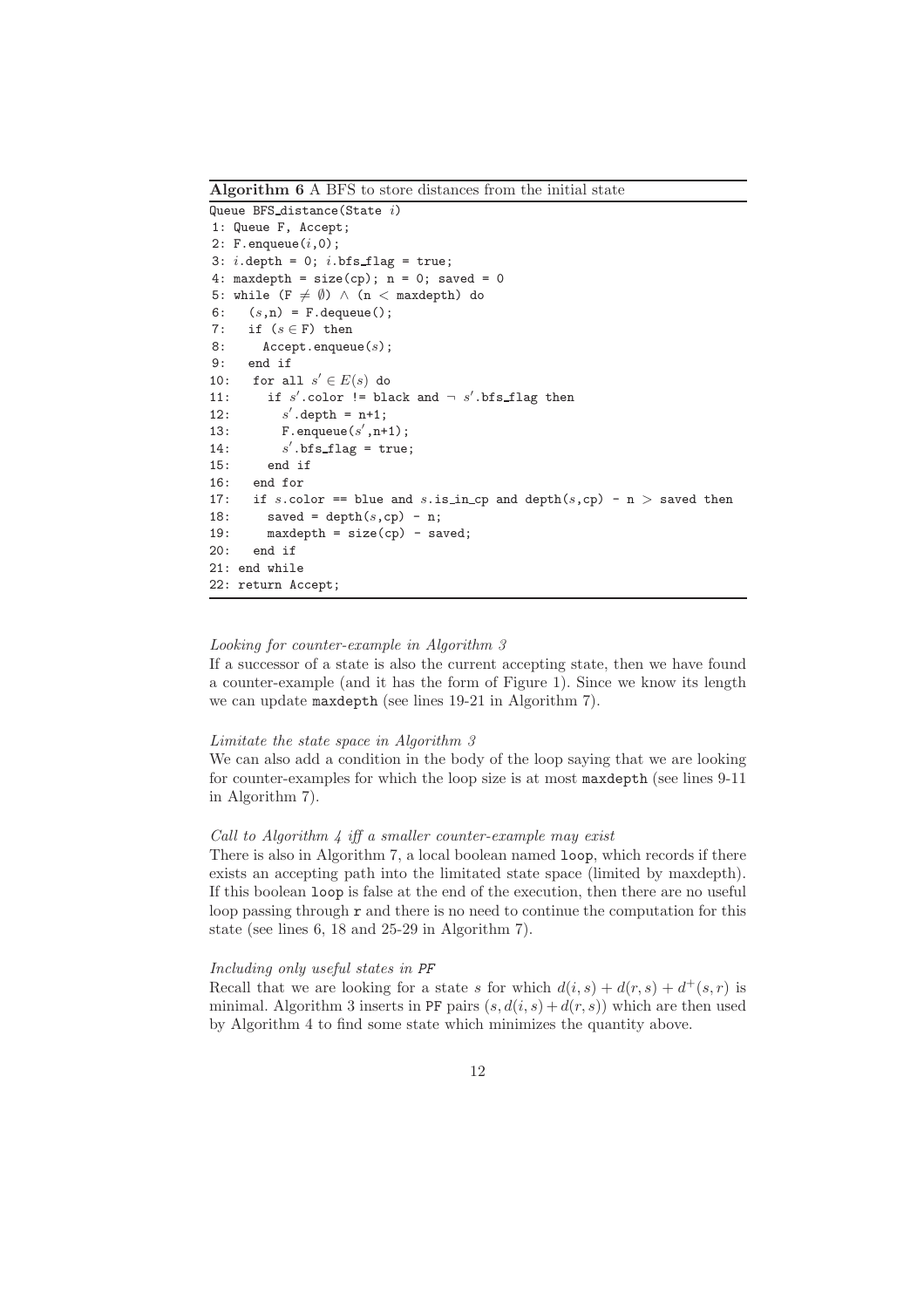Algorithm 7 A BFS to construct the priority queue Priority Queue BFS PF(State r) 1: Queue F; Priority Queue PF; 2: F.enqueue $(r,0)$ ; r.bfs\_flag = true; 3: if  $r$ .depth  $\lt$  maxdepth then 4: PF.enqueue(r, r.depth); 5: end if 6: loop = false; 7: while  $F \neq \emptyset$  do 8:  $(s,n) = F$ . dequeue(); 9: if  $n + 1 \geq$  maxdepth then 10: break; 11: end if 12: for all  $s' \in E(s)$  do 13: if  $\neg s'.\text{bfs\_flag then}$ 14: F.enqueue $(s', n+1)$ ; s'.bfs\_flag = true; 15: if  $(s' \text{.depth } + n + 1 < \text{maxdepth})$  and  $(s' \text{.depth } < s \text{.depth})$  then 16: PF.enqueue(s', s'.depth + n + 1); 17: end if 18: loop = loop  $\vee$   $(s' == r)$ ; 19: if  $(s' == r)$  and  $(s' \text{. depth } + n + 1 < \text{.}$  maxdepth) then 20: maxdepth =  $s'$ .depth + n + 1; 21: end if 22: end if 23: end for 24: end while 25: if loop then 26: return PF; 27: else 28: return ∅ 29: end if

At line 10 of Algorithm 3, we have  $d(r, s) = n$ ,  $d(r, s') = n + 1$  and  $s' \in$  $E(s)$ . Then,  $d^+(s,r) \leq 1 + d(s',r)$ . We deduce that if  $d(i,s) \leq d(i,s')$  then  $d(i, s) + d(r, s) + d^{+}(s, r) \leq d(i, s') + d(r, s') + d^{+}(s', r)$ . Therefore, if s' minimizes this quantity, so does  $s$  and there is no need to insert  $s'$  in the priority queue PF. This is prevented by the additional constraint on line 15 of Algorithm 7.

Note that this only saves some memory in the priority queue PF. Indeed, with the notation above, we have  $d(i, s) + d(r, s) < d(i, s') + d(r, s')$  (still assuming that  $d(i, s) \leq d(i, s')$ ). Hence, even if we insert  $(s', d(i, s') + d(r, s'))$  in PF, when this pair is extracted from PF at line 6 of Algorithm 4, the state s' is already marked and therefore,  $(s', s')$  is not inserted in G.

# 5 Conclusion

We have proprosed an algorithms to compute the smallest counter-example of a property represented by a Büchi automaton. We have presented a set of im